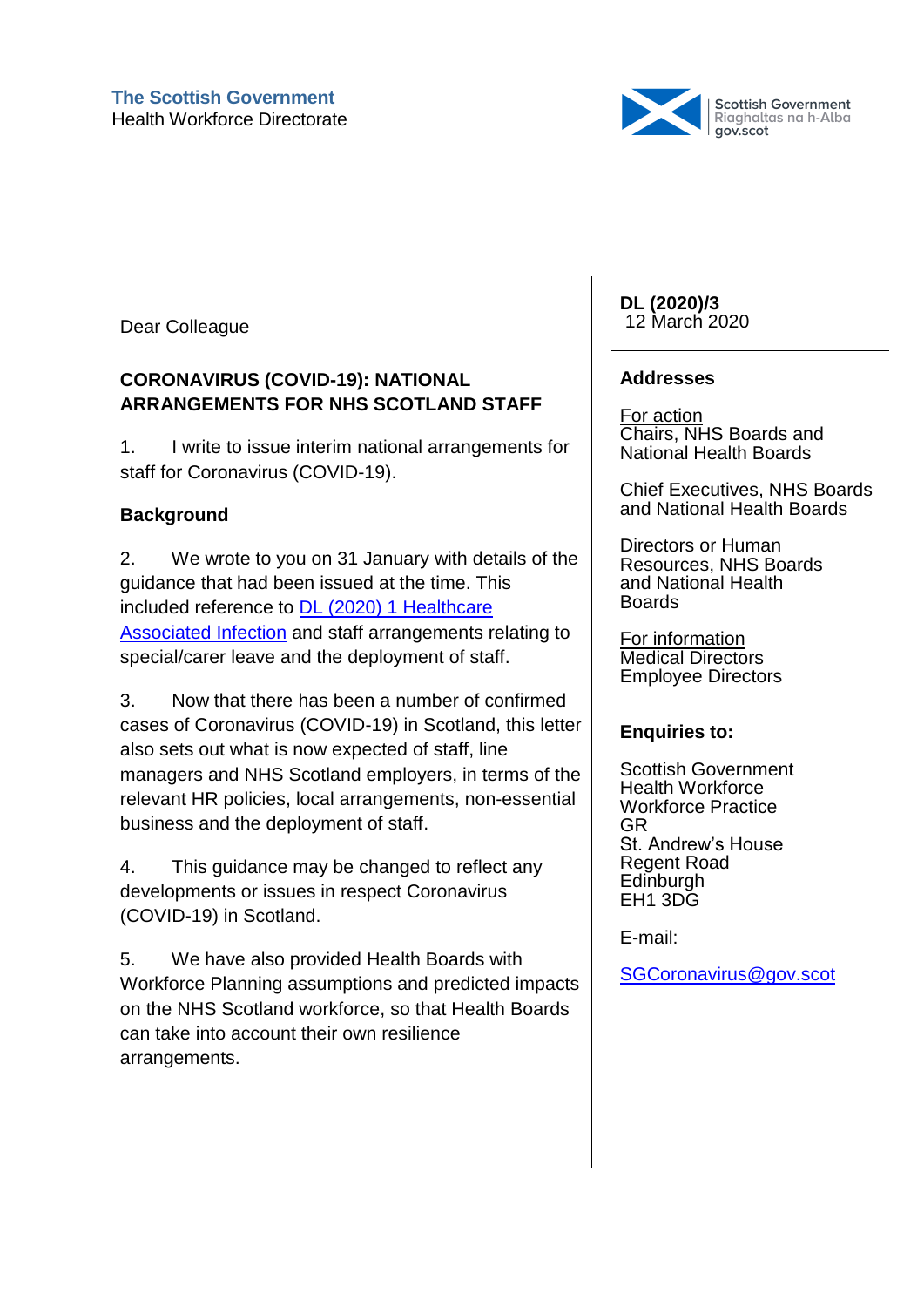## **Action**

6. I ask you to ensure that this guidance is widely publicised to staff and managers and factored into contingency planning.

Yours sincerely,

Sleefon

**Steven Lea Ross**

Deputy Director of Health Workforce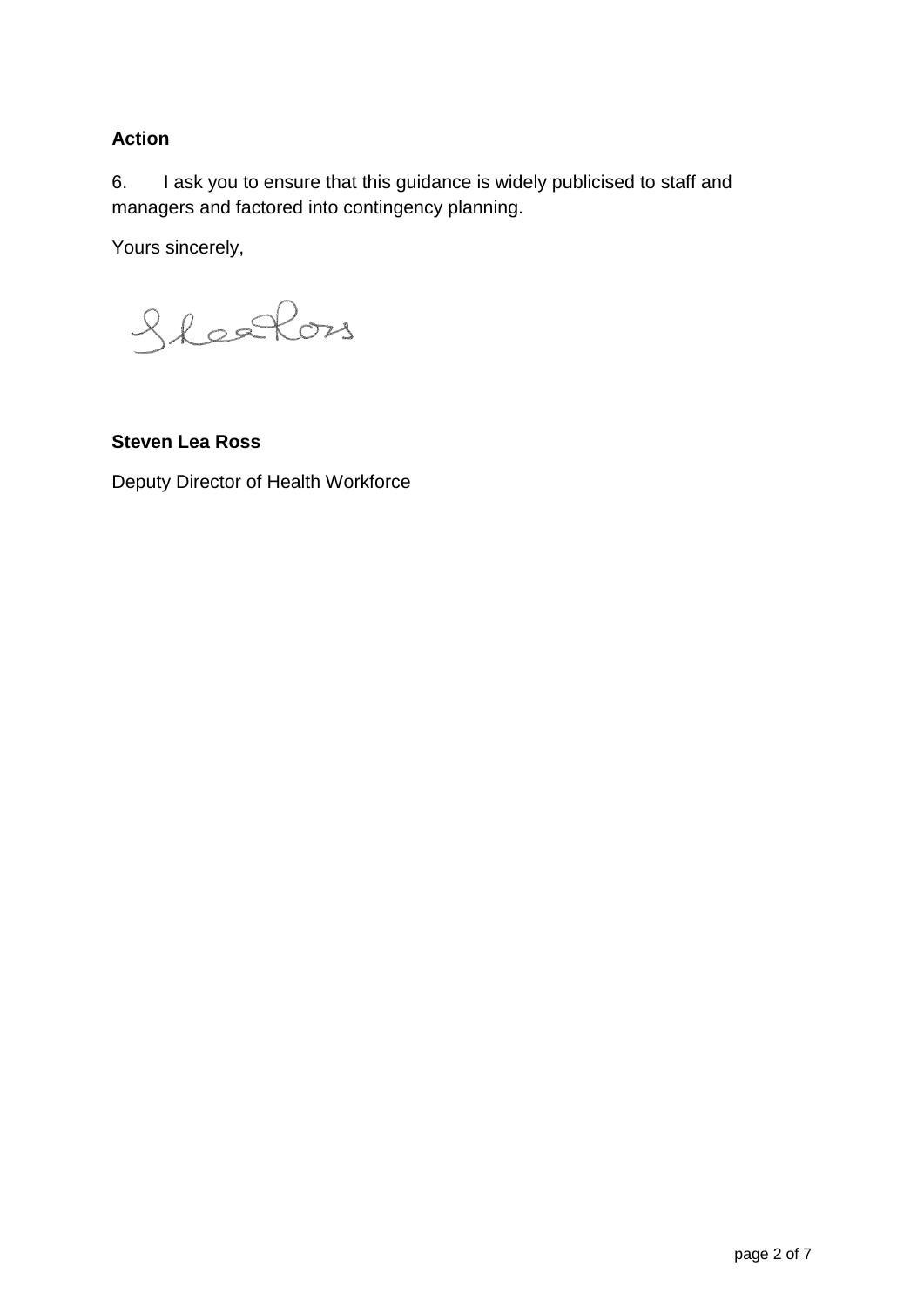## **Coronavirus (COVID-19): National Arrangements for Staff**

### **Purpose**

1. The purpose of this guidance is to clarify how NHS employers, staff and managers should act in cases of outbreaks of Coronavirus (COVID-19) affecting the NHS workforce.

2. This guidance applies to staff directly employed by Health Boards. For private contractors a 'two-tier' agreement is in place to ensure that core contracted out facilities management staff have pay and conditions that are no less favourable overall than for directly employed staff. For further details visit: [https://www.stac.scot.nhs.uk/wp-content/uploads/STACTCS032018-Two-Tier-](https://www.stac.scot.nhs.uk/wp-content/uploads/STACTCS032018-Two-Tier-Agreement.pdf)[Agreement.pdf](https://www.stac.scot.nhs.uk/wp-content/uploads/STACTCS032018-Two-Tier-Agreement.pdf)

3. This guidance should be read in conjunction with [DL \(2020\) 1 Healthcare](https://www.sehd.scot.nhs.uk/dl/DL(2020)01.pdf)  [Associated Infection](https://www.sehd.scot.nhs.uk/dl/DL(2020)01.pdf) and the NHS Scotland Workforce Attendance Policy. This guidance is also designed to inform and work alongside Health Boards' local resilience arrangements.

4. This guidance ensures a fair and consistent approach to how the Attendance Policy and Special/Carer Leave Policies are applied during COVID-19 outbreaks. This guidance is for staff employed by Health Boards, including those working in GP practices and for private contractors. This guidance also covers bank staff and the deployment of staff.

#### **Important information**

- On 11 March 2020 the World Health Organisation declared COVID-19 a pandemic and called for governments to take more urgent action to stop the further spread of the virus.
- The declaration of a pandemic does not change Scotland or the UKs approach and response to COVID-19.
- On 13 March we will move from the containment to the delay stage and this includes the self-isolation of individuals for 7 days with mild symptoms (continuing cough, fever and temperature).This may be subject to change
- Contacts of these individuals should not self-isolate unless they have symptoms and no contact tracing will be performed.
- The risk level from COVID-19 has been moved from moderate to high. This may be subject to change.
- COVID-19 is the disease caused by novel Coronavirus SARS-CoV-2. Symptoms might include fever, a cough that may progress to a severe pneumonia causing shortness of breath and breathing difficulties.
- HR policies and terms and conditions of employment remain in place, but will be amended if necessary to respond to the outbreak of COVID-19. Any amendments will be agreed with trade unions.
- NHS [Inform](https://www.nhsinform.scot/illnesses-and-conditions/infections-and-poisoning/coronavirus-covid-19) guidance will provide you with the latest updates including information on how to avoid catching this type of infection or disease.
- If you have travelled abroad to a risk area and have concerns that you may be at risk of infection, you should consult the NHS [Inform](https://www.nhsinform.scot/wuhan-novel-coronavirus) website for initial guidance.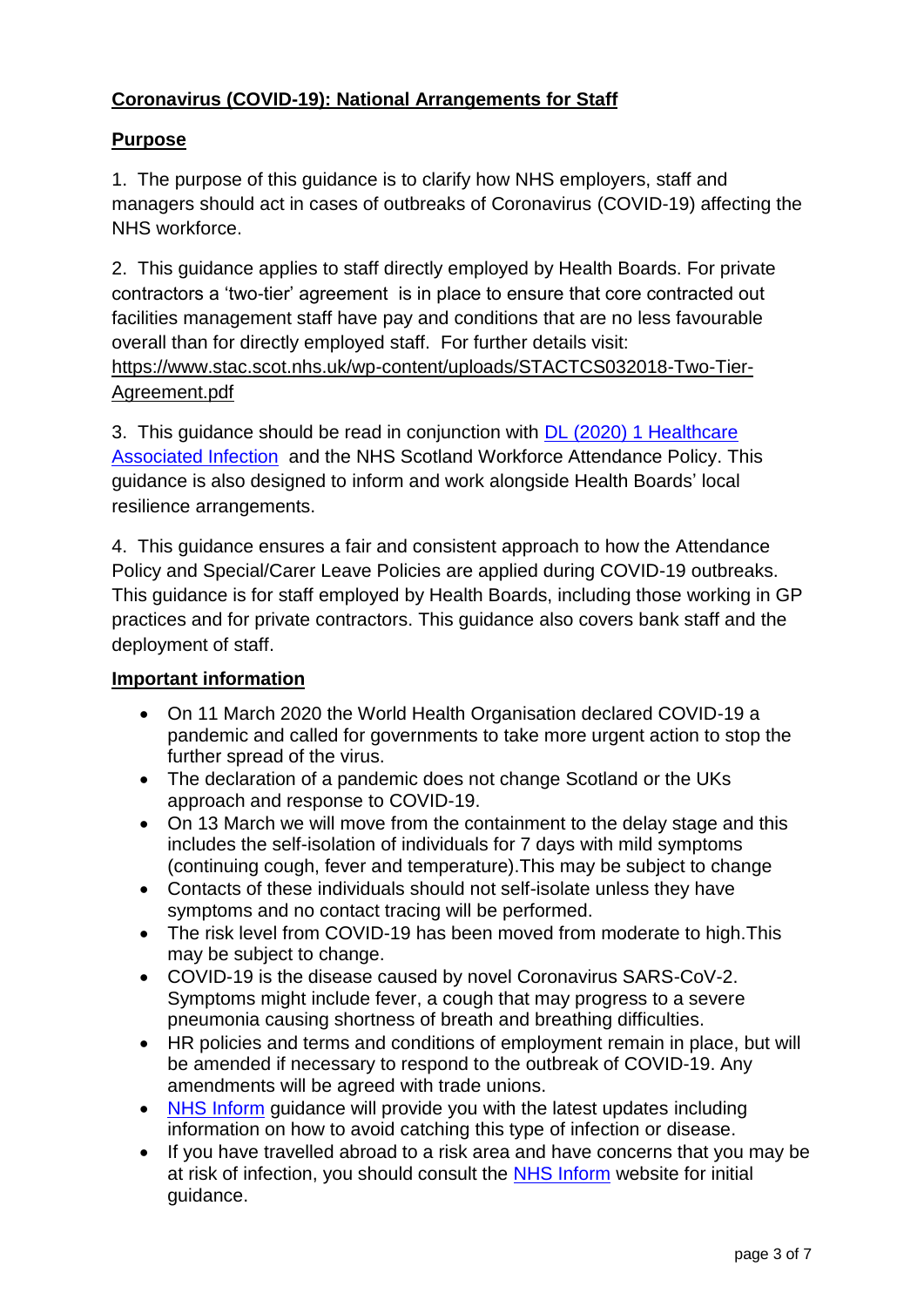- The current advice is that if you have travelled abroad to a risk area including an airport transfer within any of the risk areas in the last 14 days – you must have a telephone risk assessment carried out by your GP, NHS 24 or your Health Board's Occupational Health Service before attending NHS premises or working with NHS patients. This may be subject to change.
- If you think, you have COVID-19 you should check your symptoms by visiting the NHS [Inform](https://www.nhsinform.scot/illnesses-and-conditions/infections-and-poisoning/coronavirus-covid-19) website or by calling NHS 24 on 111.
- If you have been advised to self-isolate, present with symptoms, or have been diagnosed with COVID-19, you must advise your employer in accordance with the Attendance Policy.(see section below)

### **Symptoms consistent with COVID-19**

- You should monitor your symptoms and call NHS 24 on 111 or your GP if you develop any of the symptoms of COVID-19.
- You should not attend your GP practice in person, but should telephone for advice from home.
- Otherwise, if you develop fever, cough or difficulty breathing within 14 days of assisting someone unwell and at risk of COVID-19, call 111 (or 999 if it is a medical emergency and explain that you recently provided assistance.
- Normal sickness absence procedures apply, as per the revised Attendance [Policy](https://workforce.nhs.scot/policies/attendance-policy-overview/) that went live on 1 March 2020.
- If medical advice confirms that, your symptoms are consistent with COVID-19, you must remain at home until you are symptom free.
- Further guidance on symptoms and what to do if a colleague becomes ill at work can be found on [NHS Inform.](https://www.nhsinform.scot/illnesses-and-conditions/infections-and-poisoning/coronavirus-covid-19)
- If medical advice has confirmed that, an employee's symptoms are consistent with COVID-19 then their absence must be recorded under Special Leave SP/32 Coronavirus/self-isolating.
- If the employee has been tested and confirmed as having COVID-19, the absence must be recorded as Special Leave under SP/33 Coronavirus – COVID Positive.
- Absence for symptoms consistent with COVID-19 and confirmed cases of COVID-19 will be recorded as Special Leave as they will not count towards sickness absence triggers.

#### **Self-isolation**

- You should follow NHS [Inform](https://www.nhsinform.scot/illnesses-and-conditions/infections-and-poisoning/coronavirus-covid-19) guidance in relation to self-isolation.
- If you are symptom free then arrangements should be made for you to work from home, where possible.
- Where the control of infection advice requires the employee to remain off work for a period before symptoms develop, this period will be regarded as medical exclusion.
- Self-isolation will be required for 14 days for individuals with symptoms of COVID-19 and for 7 days for individuals with mild symptoms (continuing cough, fever and temperature). This may be subject to change.
- The employee will be entitled to payment as if at work during this period, if they have been medically or through NHS inform guidance been advised to self-isolate.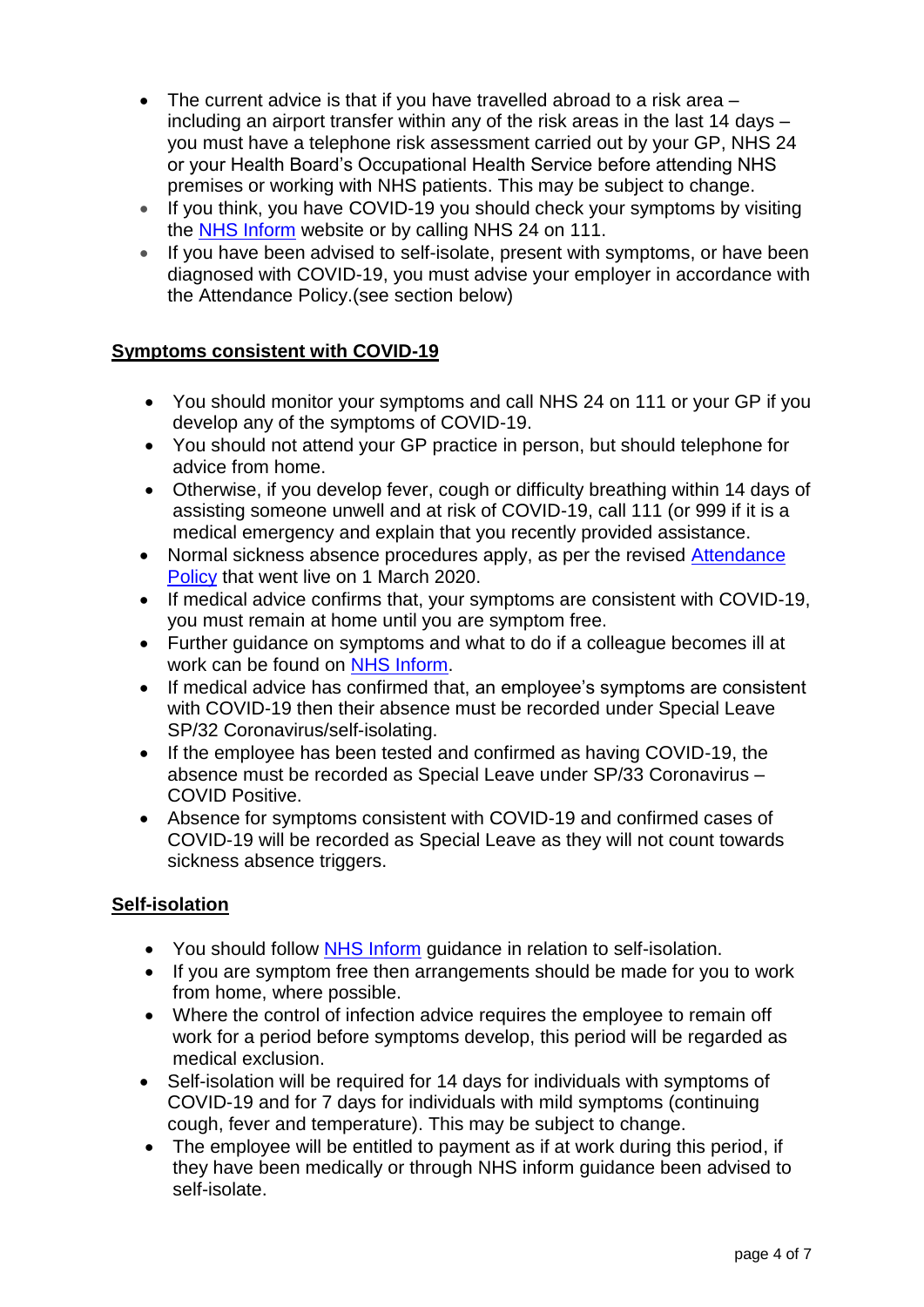- Self-isolation will not count towards sickness absence triggers.
- The absence should be recorded as Special Leave SP/32 Coronavirus self isolating.
- Bank staff required to self-isolate should be paid for the shifts they had already booked for the period of self-isolation.

#### **Use of Special / Carer Leave Provisions**

- Special and/or Carer Leave may also be required in the context of COVID-19 to deal with urgent and unforeseen care needs (e.g. school closures).
- These provisions allow a carer to meet their responsibilities for a relative, partner or dependant. They also allow for time off in the case of serious illness or death of a close relative or dependant.
- Carer Leave is designed to encourage managers to adopt flexible working practices at times when employees need assistance to balance their caring responsibilities with their work commitments.
- It is important to note that NHS staff are 'key workers' and should make alternative arrangements for caring responsibilities, where possible.
- Further guidance is available in Health Boards' Special Leave Policies, Parental Leave Policies and the [Supporting the Work Life Balance PIN policy.](https://www.staffgovernance.scot.nhs.uk/media/1410/supporting-the-work-life-balance-pin-policy.pdf)
- Absences should be recorded under the code SP/31 Coronavirus.

#### **Annual leave**

- If staff are unable to take annual leave before 31 March 2020, then the 5-day carry over rule will be waived and any untaken leave will be carried over to the next financial year.
- Health Boards should, wherever possible, honour annual leave that has already been booked. This may be subject to change.
- Restrictions to staff taking annual leave should be prioritised in line with the needs of maintaining essential services.
- It is important to note that the outbreak could last for some time, so restrictions to staff taking annual leave should be staggered.

#### **Risk assessments**

- Risk assessments will be required for immunocompromised staff, disabled staff and other staff where COVID-19 infection presents a greater risk (including those with caring responsibilities for immunocompromised people and those vulnerable to infection).
- Home working should be considered, where possible.
- Staff in these circumstances should be redeployed to lower risk settings. This may be subject to change.
- Reasonable and workplace adjustments should be made, where required.

#### **Overtime and excess hours**

- Shift patterns and other working arrangements may need to be revised through unsociable hours provisions.
- Overtime and excess hours payments should be considered for the appropriate staff groups.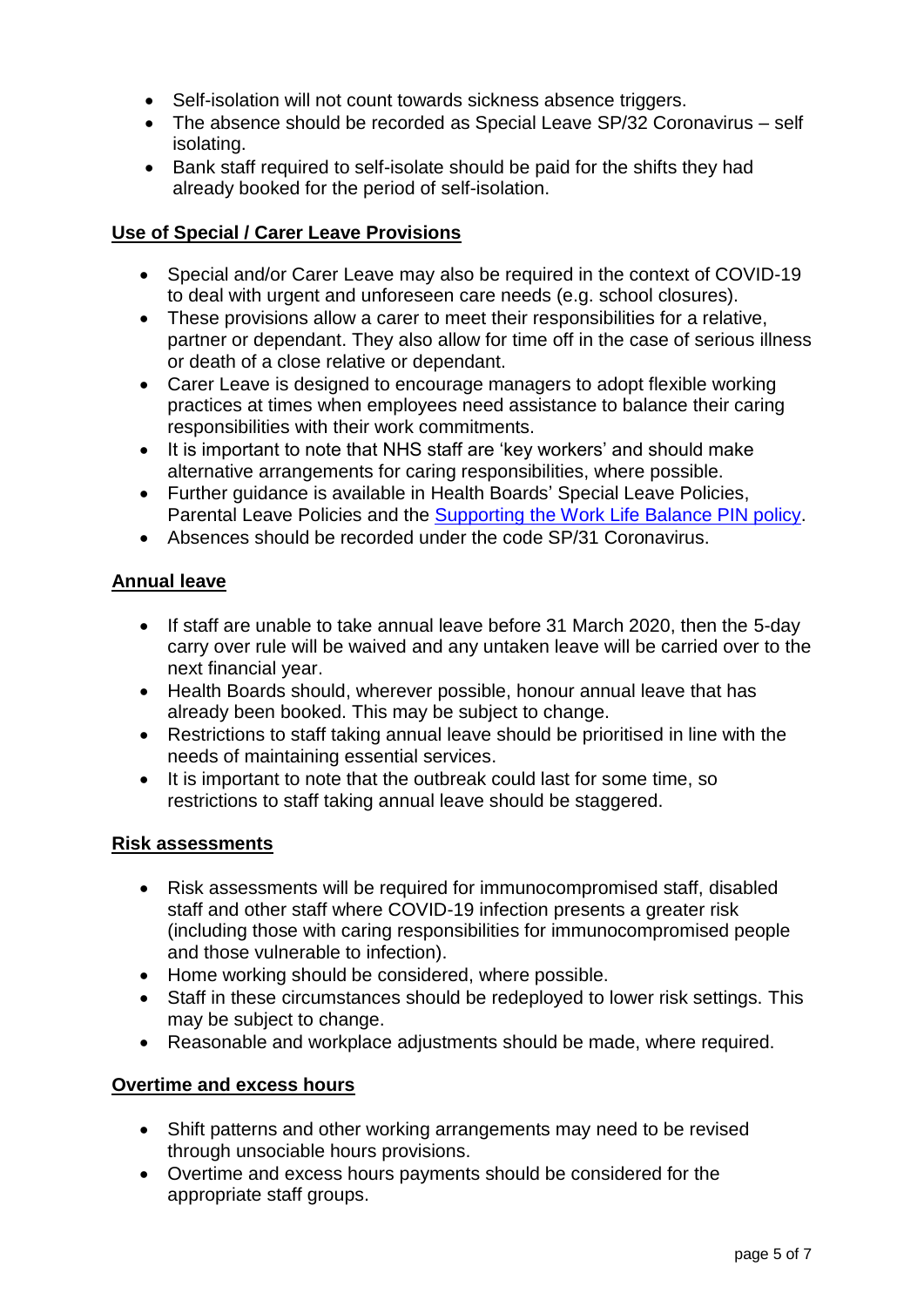- Staff should be paid at the appropriate rate for any hours worked.
- Staff who are currently on protection when doing additional hours should not have the excess/overtime counted in any protection arrangement.
- Once the outbreak is officially over, staff that have been working beyond contracted hours should be given priority for annual leave.
- All efforts should be made to comply with the Working Time Directive and any opt-outs that are agreed as a response to COVID-19 should be rescinded, once the outbreak is over.

#### **Staff health, safety and wellbeing**

- Staff should not be made to work excessive hours that would compromise safe practice.
- The health and wellbeing of staff and patient safety should be taken into account at all times.
- Staff are likely to be under increased pressure and will therefore need appropriate support.
- Health Protection Scotland's National Infection Prevention and Control Manual (NIPCM) is mandatory throughout NHS Scotland, with guidance on the use of Personal Protective Equipment:<http://www.nipcm.hps.scot.nhs.uk/>

#### **Working at other sites/across board boundaries**

- Home working should be considered, where appropriate and practicable. This may be subject to change.
- In the event of a severe outbreak, staff will need to be deployed into different roles and/or locations and across board boundaries (where this is appropriate).
- Staff should be flexible in relation to their work location and duties and any changes should be agreed with them.
- This will involve the deployment of some non-clinical staff to clinical roles.
- Staff should only be transferred to alternative duties, where they have the skills and competencies to do so, and/or where appropriate refresher training could be provided
- This is to allow for essential service provision, if existing staff cannot be at work, or are unable to get to their usual places of work due to disruption to public transport.
- Health Boards should review local agreements on the movement of staff to support a flexible approach to COVID-19.
- Managers should identify staff who have skills that could be used but are not currently using them, or have generic skills that could be used, if the services they currently provide are suspended.
- Where Health Boards have existing arrangements for deployment at alternative institutions across board boundaries, these will continue to operate as before.
- If there are no existing arrangements between Health Boards for deployment of staff, then Health Boards should consider these as a matter of urgency.
- Provision for deployment at other sites and across board boundaries must comply with the health, safety, security and risk management arrangements.